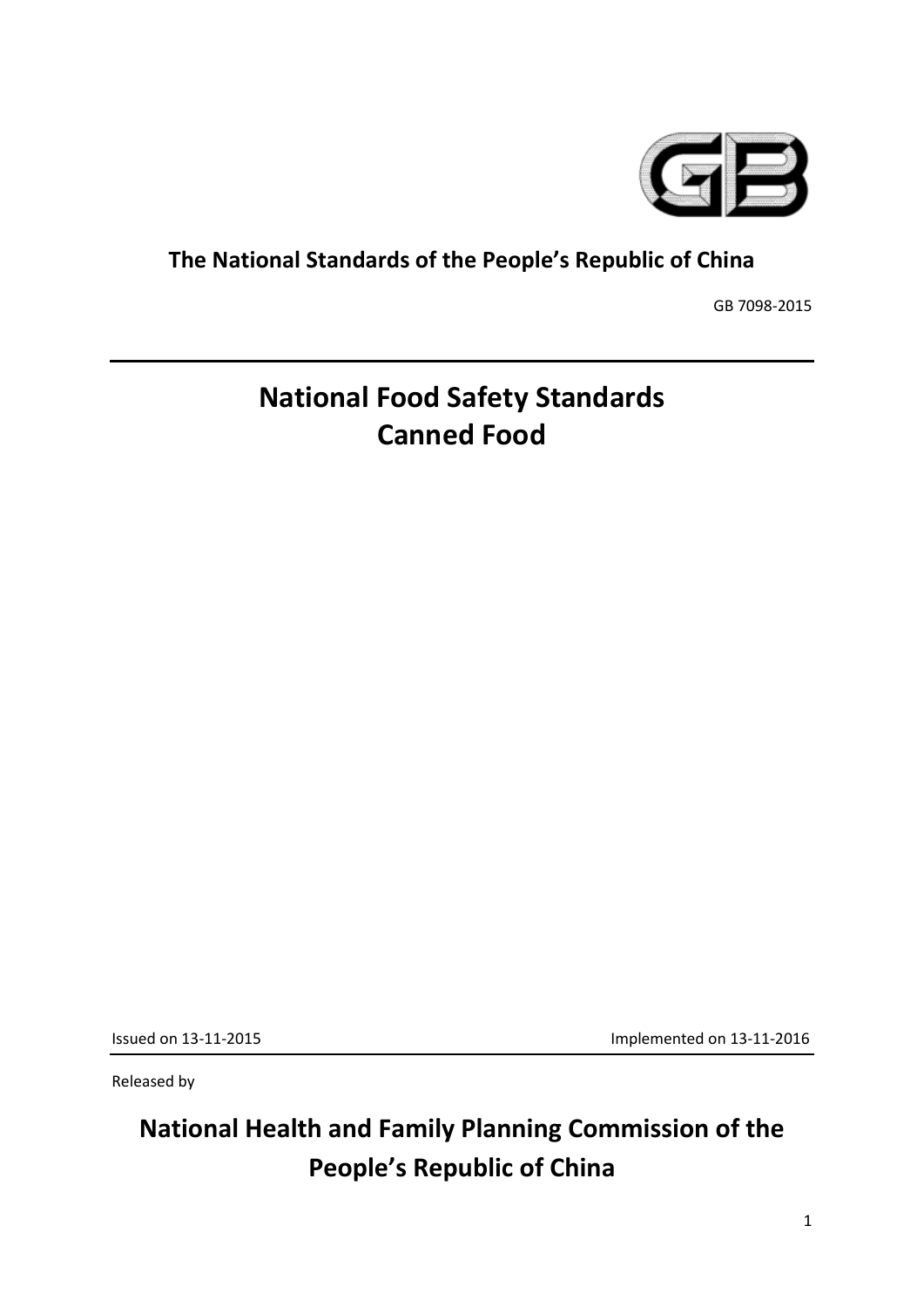### **Preface**

 This set of standards replaces GB 7098-2003 *Hygiene Standards for Canned Edible Fungi,* GB 11671- 2003 *Hygiene Standards for Canned Fruits and Vegetables*, GB 13100-2005 *Hygiene Standards for Canned Meats* and GB 14939-2005 *Hygiene Standards for Fishes*.

The main changes in this set of standards when compared with GB 2730-2005 are as follows:

- - The title of this set of standards has been changed to *National Food Safety Standards Canned Food*.
- The scope of application has been amended.
- The terminologies and definitions have been added.
- The sensory examination methods have been amended.
- The physical and chemical indices have been amended.
- The permitted level of pesticide residues has been cancelled.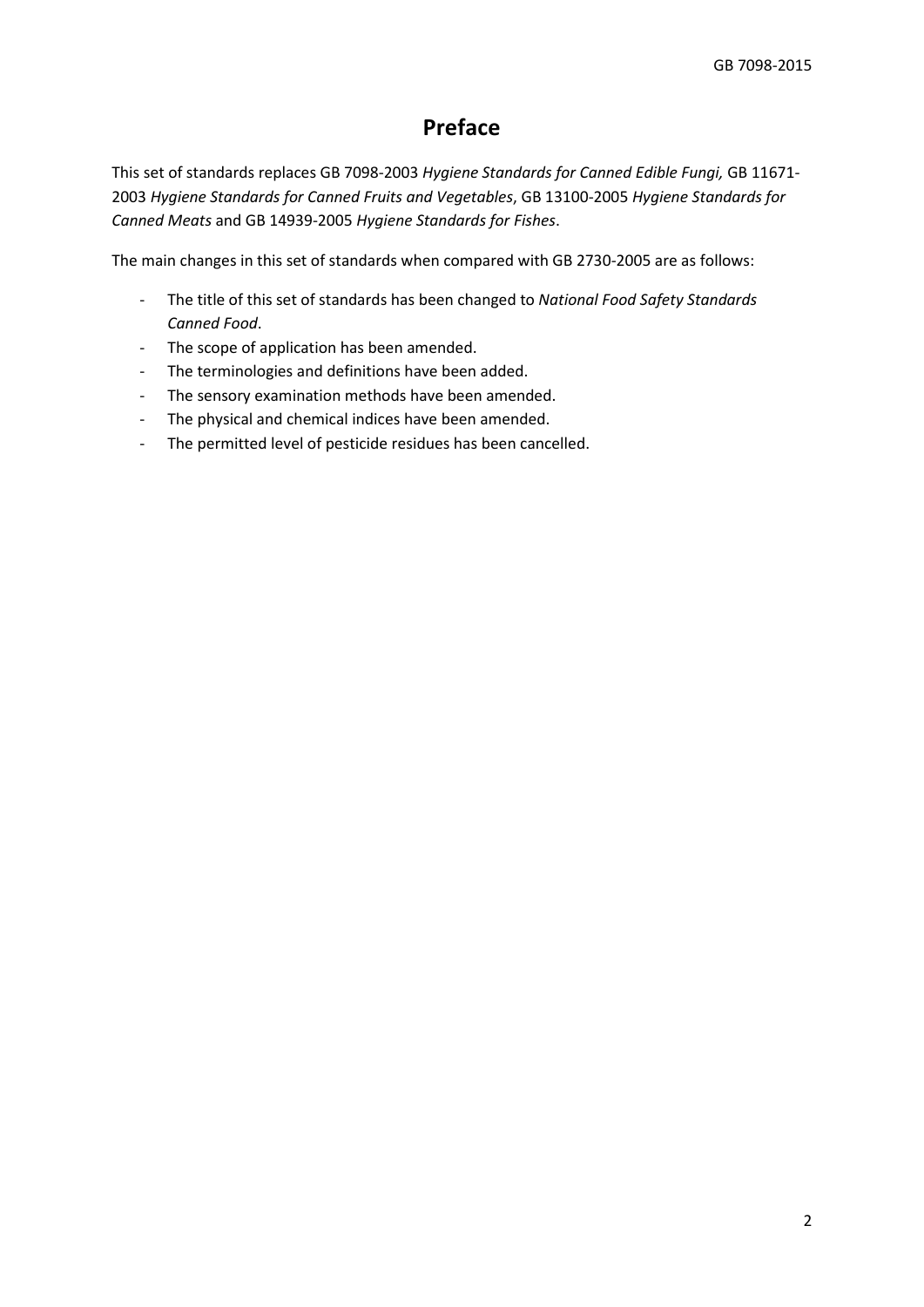## **National Food Safety Standards Canned Food**

#### **1 Scope**

This set of standards is applicable to canned food. This set of standards is not applicable to canned baby supplementary food.

#### **2 Terms and definitions**

#### **2.1 Canned food**

 Commercially sterile canned food made using fruits, vegetables, edible bacteria, meat of livestock and poultry and aquatic animals as the ingredients, and by processing with such procedures as processing, canning, sealing, heating and sterilizing, etc.

#### **2.2 Bloating**

 positive pressure and thereby causing protrusion at one or both ends of the can. Gas produced by microorganism activities or chemical reactions inside the can, forming

#### **2.3 Commercial sterility**

The state of the canned food not containing pathogenic microorganisms after having undergone an appropriate amount of heat sterilization and also not containing non-pathogenic that can breed in them under normal temperatures.

#### **3 Technical requirements**

#### **3.1 Requirements for ingredients**

 Ingredients should conform to the corresponding food standards and the relevant stipulations.

#### **3.2 Sensory requirements**

The sensory requirements should conform to the stipulations in Table 1.

#### **Table 1 Sensory requirements**

| <b>Item</b> | <b>Requirements</b>                                                                                                                 | <b>Method of examination</b> |
|-------------|-------------------------------------------------------------------------------------------------------------------------------------|------------------------------|
| Vessel      | Intact sealing with no leakages and bloating. No<br>corrosion on the vessel's exterior and no<br>peeling of the inner wall coating. | GB/T 10786                   |
| Content     | Has the colour, smell, taste and form that such<br>a type of canned food should possess                                             |                              |